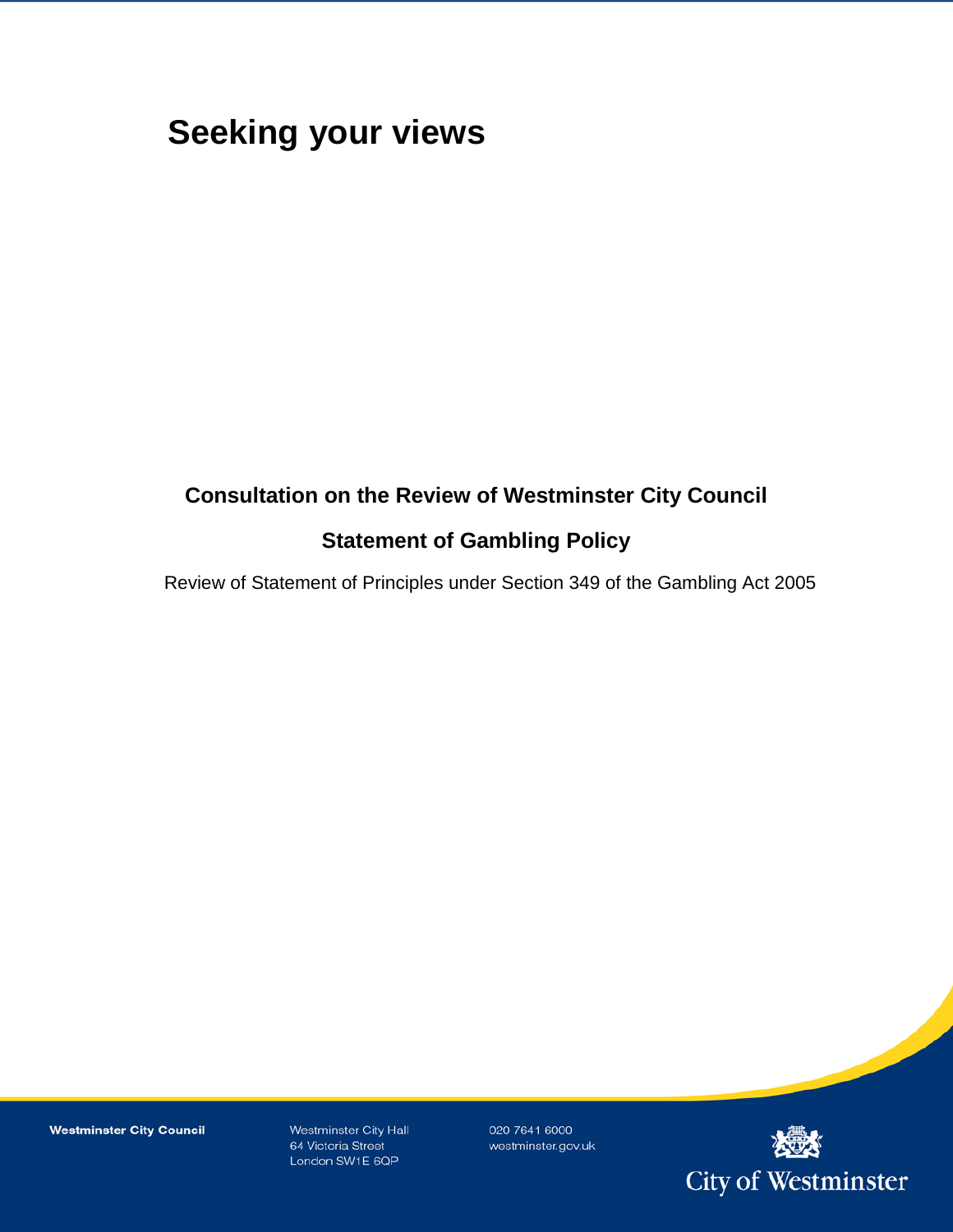- 1. Under section 349 of the Gambling Act 2005 (the Act) the council is required to publish a statement of principles (Gambling Policy) which it proposes to apply when exercising its functions under the Act. The current policy can be accessed at [http://www.westminster.gov.uk/services/business/businessandstreettradinglice](http://www.westminster.gov.uk/services/business/businessandstreettradinglicences/gambling/statement/) [nces/gambling/statement/](http://www.westminster.gov.uk/services/business/businessandstreettradinglicences/gambling/statement/)
- 2. The Act requires the council to review its gambling policy every 3 years. The current policy has been effective since January 2010. This consultation to review the current policy is open until 14 September 2012.
- 3. In general terms, the policy has worked effectively to promote the 3 licensing objectives set out in the Act, which are;
	- a. Preventing gambling from being a source of crime or disorder, being associated with crime and disorder or being used to support crime and disorder;
	- b. Ensuring that gambling is conducted in a fair and open way
	- c. Protecting children and other vulnerable persons from being harmed or exploited by gambling
- 4. In licensing premises for gambling the council is subject to section 153 of the Act which provides that licensing authorities shall aim to permit the use of premises for gambling in so far as they think it
	- a. In accordance with any relevant code of practice (issued by the secretary of state)
	- b. In accordance with any relevant guidance issued by the gambling commission
	- c. Reasonably consistent with the licensing objectives (subject to a. and b. above), and
	- d. In accordance with its licensing policy (subject to a. to c. above)
- 5. Section 153 of the Act also makes it clear that in deciding whether or not to grant a licence, the licensing authority must not have regard to the expected demand for gambling premises that are the subject of the application.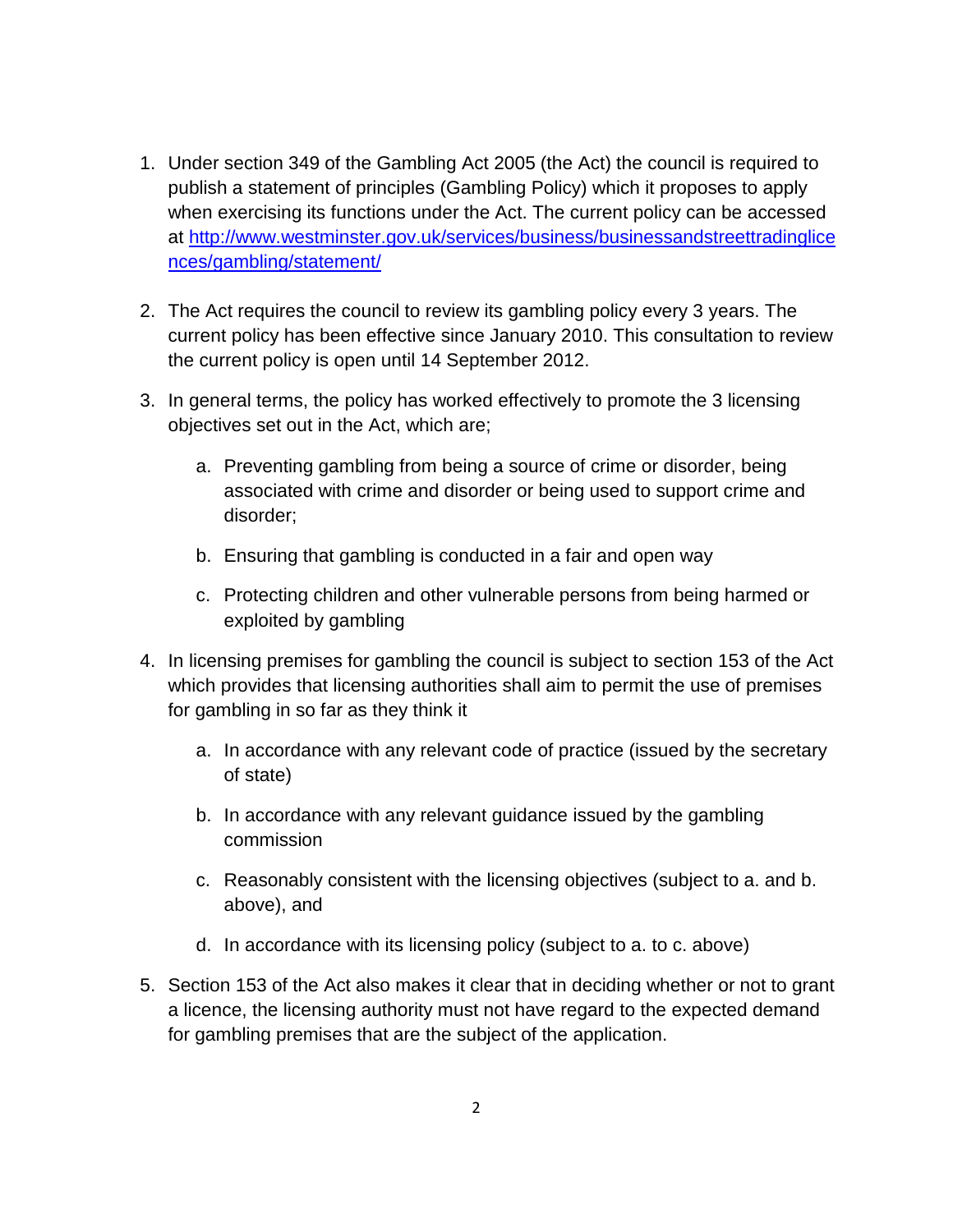- 6. In determining its policy, the licensing authority must have regard to Guidance to Licensing Authorities issued by the Gambling Commission. This Guidance includes the statement that "in relation to premises licensing, licensing authorities can only consider matters within the scope of the Guidance, Act and Codes of Practice. Even if there is a large response regarding a certain issue, the authority may be unable to deal with the issue under the Gambling Act. However the issue may be a matter for other legislation, for example planning."
- 7. For the reasons above, the council's discretion in regulating gambling premises is more restricted than in most other licensing regimes, and the council's ability to limit or control gambling premises is comparatively limited.
- 8. During the operation of its current Gambling policy since 2010, the council has identified 4 issues relating to the licensing of betting shops which have given rise to concern relating to gambling in Westminster and would wish to address in the review of its gambling policy. These issues relate to
	- a. The concentration (or density) of betting shops in an area
	- b. The extension of opening hours for betting shops
	- c. The association with crime and disorder in the vicinity of betting shops
	- d. The primary use of betting shops and provision of gaming machines

### **The concentration (or density) of betting shops in an area**

- 9. Westminster has seen an overall increase in the number of betting shops since 2010 from 149 to 160. Of itself, this increase has not given rise to concern, but objections to the concentration of betting shops within a relatively small area of the city have been received. These objections have related to concerns both about the increased availability of gambling facilities, particularly gaming machines, and the detrimental effect on vulnerable persons working there in an area such as Chinatown, and as places where people tend to congregate, for example on the Harrow Road, and which can lead to disorder.
- 10.The review of the gambling policy therefore seeks to examine the scope and desirability to control the concentration of betting shops within areas of the city so as to promote the licensing objectives.

#### **The extension of opening hours for betting shops**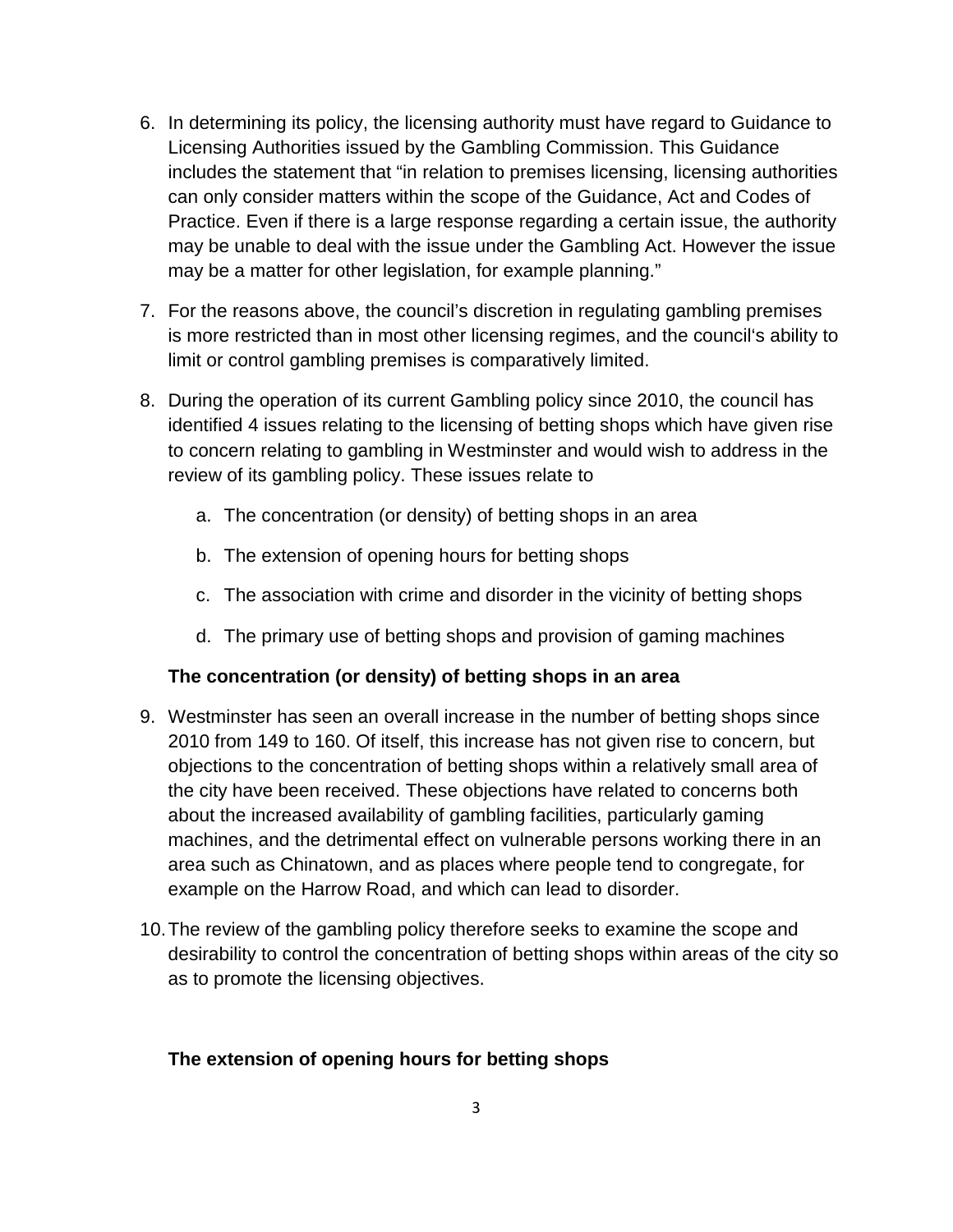- 11.The Act imposes a default condition which applies to all betting shop premises. This provides that gambling facilities may not be offered in betting premises between the hours of 22.00 and 07.00 on any day.
- 12.The council does however have the power to exclude from a premises licence this default condition, and impose other conditions on the licence. By exercising this power is able to extend the hours of operation of a betting shop.
- 13.Since 2010 the council has, on application by the licence holder, excluded the default condition and extended the operating hours of betting shops at 14 premises. These extensions have permitted gambling up to midnight.
- 14.Concern has been expressed however about the proliferation of late night gambling facilities, particularly in areas where there are large numbers of late night alcohol led premises and areas identified by the council as under stress because of the cumulative impact of such premises. The late opening of betting shops could undermine the dispersal of people from stress areas and could give rise to flash points of crime and disorder. Concern has also been raised about the increased vulnerability of persons who may gamble after drinking.
- 15.The review of the gambling policy therefore seeks to examine the scope and desirability to control the extension of hours of betting shop premises. Whilst individual applications would always be considered on their merits, possible policy options would include (i) not extending hours beyond the default hours of 22.00, (ii) not extending hours beyond "core hours" i.e. Monday to Thursday 23.30, Friday and Saturday 00.00, and Sunday 22.30, or (iii) having no restriction on the extension of hours of betting premises.
- 16.The review of policy will also examine whether further conditions relating to the licensing objectives may be necessary if any extension of hours at betting shop premises is authorised.

#### **The association with crime and disorder in the vicinity of betting shops**

- 17.Preventing gambling from being a source of crime or disorder, being associated with crime and disorder or being used to support crime and disorder is one of the gambling licensing objectives. Concerns have been expressed about the incidence of crime in the vicinity of betting shops, particularly where groups of people loiter in or around a betting shop.
- 18. The review of policy will examine provisions in the current policy to see whether any revision is necessary to address these concerns.